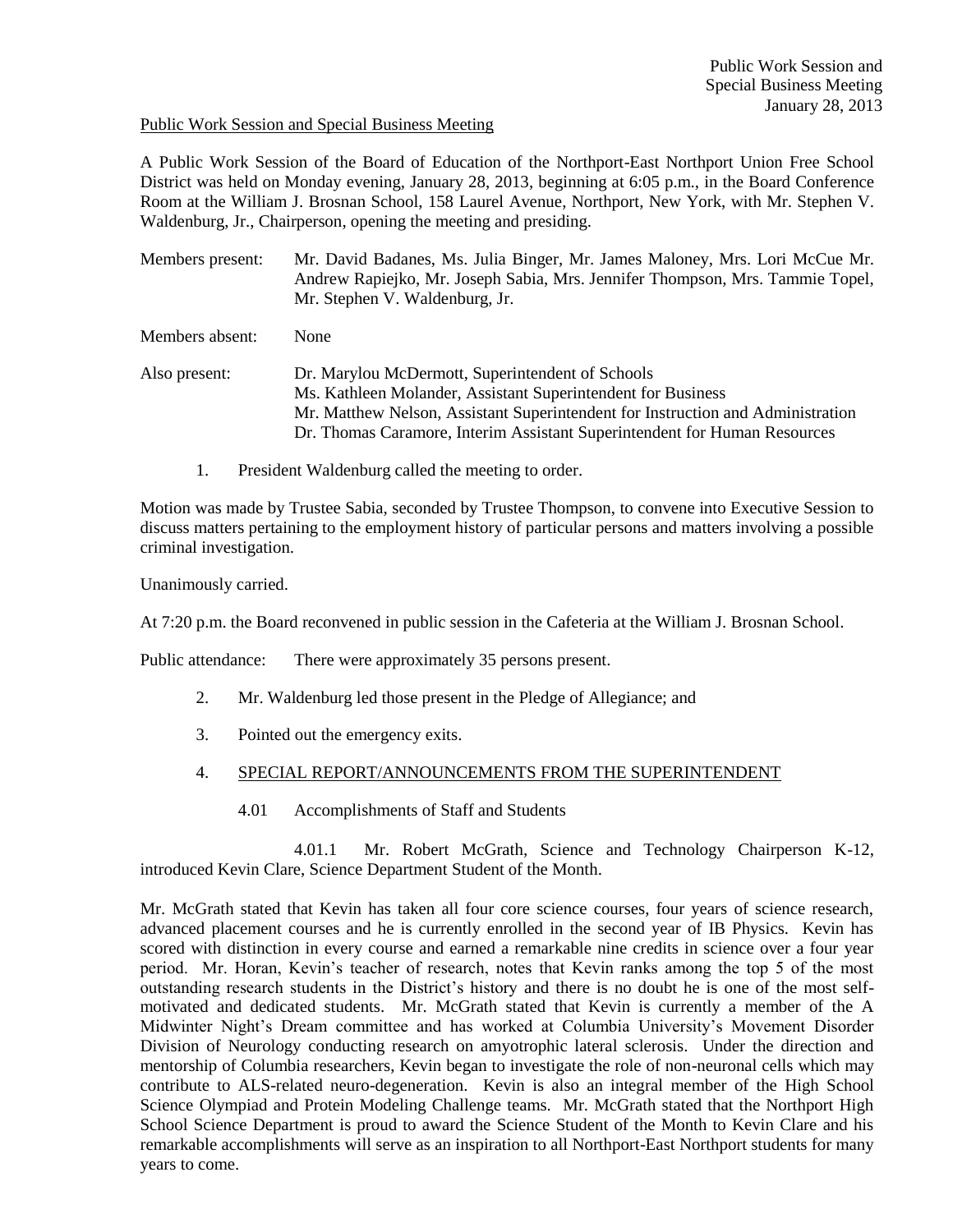President Waldenburg and Superintendent McDermott congratulated Kevin on his fine achievements and presented him with a commendation from the Board.

4.01.2 Mr. Robert McGrath, Science and Technology Chairperson K-12, introduced Andrew Hearn, Technology Department Student of the Month.

Mr. McGrath stated that over the past four years Andrew has taken eight different technology courses scoring with distinction in each. His coursework in technology has motivated Andrew to study many facets of engineering, woodworking, and electrical engineering. Andrew is currently taking AP Calculus and took Honors Physics last year. Mr. McGrath stated that Andrew's hard work and persistence in both courses exemplify his strong work ethic and desire to succeed. One of Andrew's technology teachers stated that he has extraordinary work habits and ethics, noting that Andrew is a mature, conscientious, and hardworking student. Mr. McGrath noted that in addition to Andrew's interest in pursuing Technology and Engineering courses, he is an active member of the woodworking club. As President of the Technology Honor Society, Andrew played an integral role in creating and constructing a new sign for the Ocean Avenue Elementary School as part of his school community project in the advanced technology studies. Andrew is interested in a career in electrical or mechanical engineering and has applied to Widener University, University of New Haven, and Manhattan College. Mr. McGrath stated that the Technology Education Department is proud to congratulate Andrew Hearn as the Northport High School Technology Education Student of the Month.

President Waldenburg and Superintendent McDermott congratulated Andrew on his fine achievements and presented him with a commendation from the Board.

Dr. Marylou McDermott, Superintendent of Schools, reviewed the District's Fund Balance and Reserves, updating her presentation of January 14, 2013. As of June 30, 2013, the assigned fund balance (to lower tax levy) is estimated to be \$3,775,784, the assigned fund balance (encumbrances) \$1,373,444, and the unassigned fund balance (no greater than 4% of the 2013-2013 budget) \$6,147,283, totaling \$11,296,511. The dollar change to the Restricted Reserves as of June 30, 2013 are as follows: EBALR -\$524,993, ERS -\$2,854,757, Unemployment +\$3,704, Workers' Compensation -\$919,851, Insurance +190, subtotaling - \$4,295,697, and Capital Reserve (requiring voter approval) +\$1,256,433. The dollar change to the Accounting Reserves (GASB) as of June 30, 2013 are as follows: Advances (School Lunch) -\$80,361, Pre-Paid Expenses (Health Insurance) +\$1,397,238, subtotaling +\$1,316,877. Dr. McDermott updated the Estimated Revenue for 2013-2014 noting a change in the Tax Levy of 5.48%, and a change in State Aid of -1.42%. The Appropriated Reserve Spending for 2013-2014 is estimated as follows: ERS \$1,800,000 (District 2013-2014 obligation \$3,159,347), Workers' Compensation \$500,000 (District 2013-2014 obligation approximately \$850,000), and EBALR \$125,000 (District 2013-2014 obligation depending upon the number of retirees), totaling \$2,425,000.

4.02 Board discussion and action to provide the Superintendent with direction for the development of the proposed budget for 2013-2014

At 7:40 p.m., motion was made by Trustee Binger, seconded by Trustee Badanes, to convene into committee-of-the-whole to informally discussion direction for the development of the proposed budget for 2013-2014

Unanimously carried.

At 9:00 p.m., motion was made by Trustee Thompson, seconded by Trustee Maloney to come out of committee-of-the-whole and reconvene in public session.

Unanimously carried.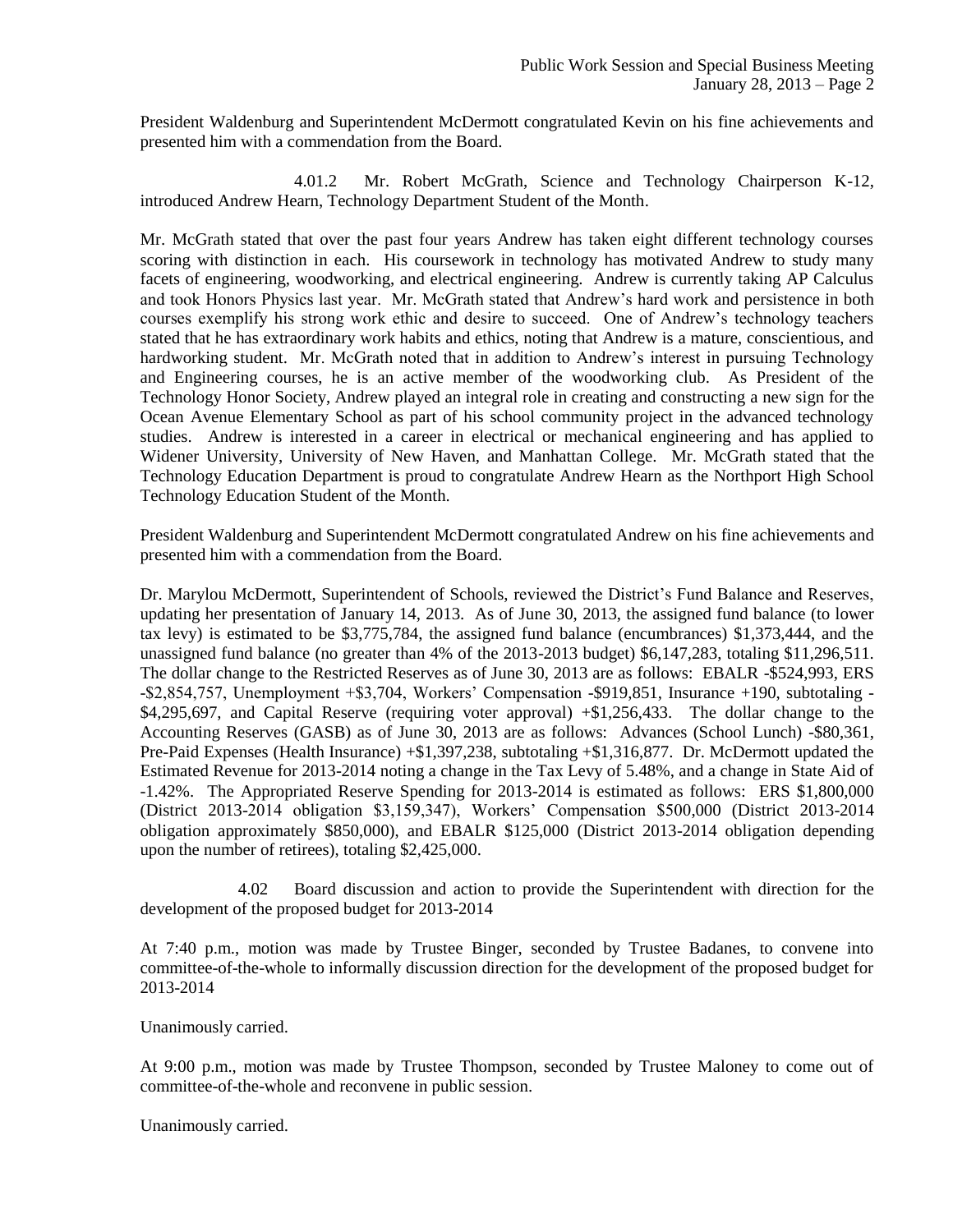Motion was made by Trustee Thompson, seconded by Trustee Topel, to direct the administration to craft a budget that falls within the guidelines of the tax cap.

Vote on Trustee Thompson's motion was as follows:

YES: Mr. Badanes, Mr. Maloney, Mrs. Thompson, Mrs. Topel

NO: Ms. Binger, Ms. McCue, Mr. Rapiejko, Mr. Sabia, Mr. Waldenburg

Motion failed.

Motion was made by Trustee Badanes, seconded by Trustee Topel, to direct the administration to craft a budget reflecting an increase to the tax levy in the range of 2 to 3%.

Vote on Trustee Badanes motion was as follows:

YES: Mr. Badanes, Mr. Maloney, Mrs. Topel NO: Ms. Binger, Mrs. McCue, Mr. Rapiejko, Mr. Sabia, Mrs. Thompson, Mr. Waldenburg

Motion failed.

Motion was made by Trustee Waldenburg, seconded by Trustee Badanes, to direct the Superintendent and the administration to create a budget not to exceed a budget to budget increase of 4%, reflecting a budget of \$160.1 million. In addition, the administration must also present a priority list of those items that might be reduced from the budget.

Vote on Trustee Waldenburg's motion was as follows:

YES: Ms. Binger, Mrs. McCue, Mr. Rapiejko, Mr. Waldenburg

NO: Mr. Badanes, Mr. Maloney, Mr. Sabia, Mrs. Thompson, Mrs. Topel

Motion failed.

Motion was made by Trustee Thompson, seconded by Trustee Topel to direct the administration to craft a budget that does not exceed a 3.5% increase in the tax levy.

Vote on Trustee Thompson's motion was as follows:

YES: Mr. Maloney, Mr. Sabia, Mrs. Thompson, Mrs. Topel

NO: Mr. Badanes, Ms. Binger, Mrs. McCue, Mr. Rapiejko, Mr. Waldenburg

Motion was made by Trustee Badanes, seconded by Trustee Waldenburg, to direct the administration to craft a budget with a 3% budget to budget increase, including a priority list to reduce expenditures.

Vote on Trustee Badanes motion was as follows:

YES: Mr. Badanes, Mrs. McCue, Mr. Rapiejko, Mr. Waldenburg

NO: Ms. Binger, Mr. Maloney, Mr. Sabia, Mrs. Thompson, Mrs. Topel

Motion failed.

At 9:30 p.m., a five minute recess was called by President Waldenburg.

At 9:40 p.m., the Board reconvened in public session.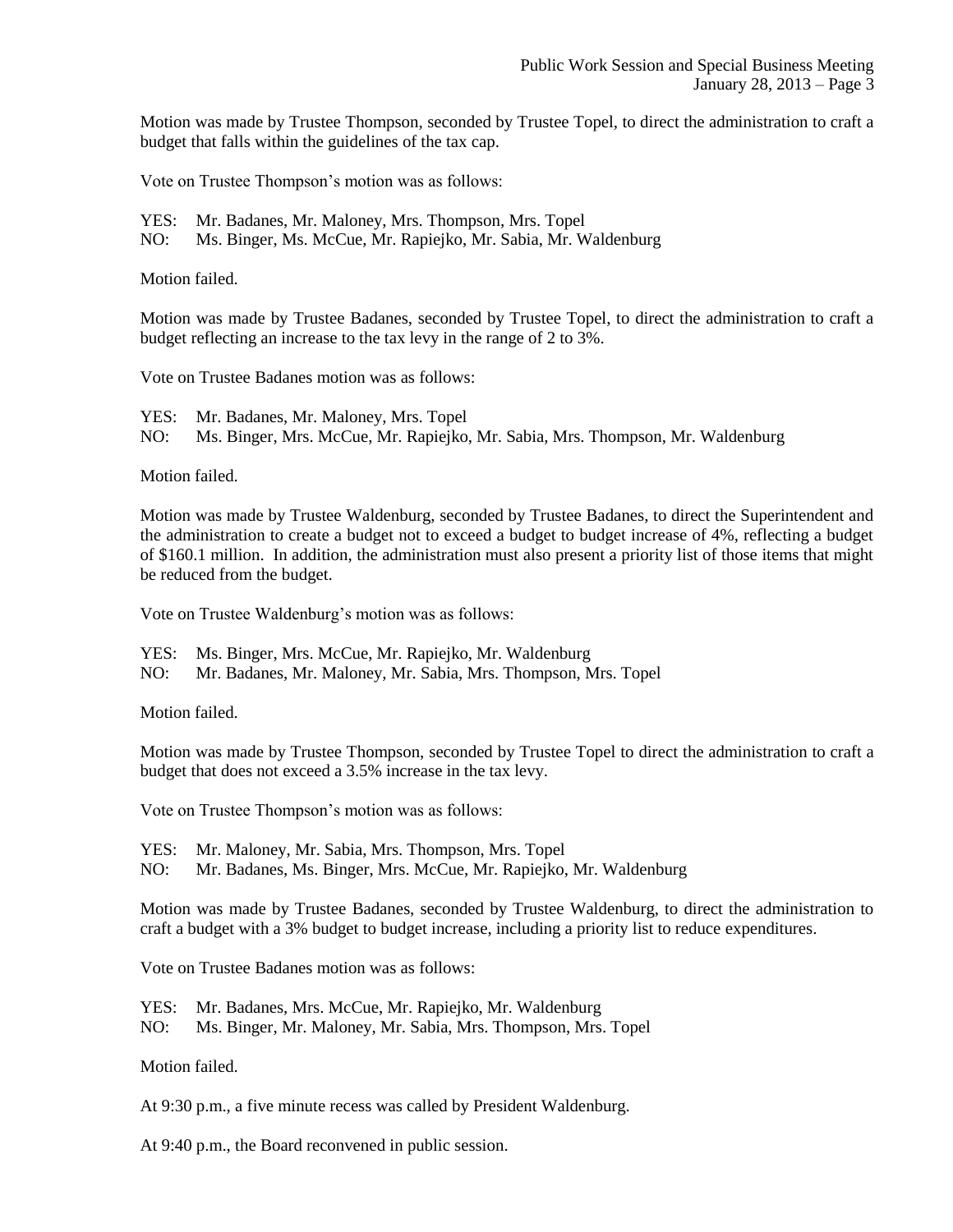Motion was made by Trustee Sabia, seconded by Trustee Topel, to direct the administration to craft a budget with an increase of \$3 million to the 2011-2012 budget, reflecting a 2% increase.

Vote on Trustee Sabia's motion was as follows:

- YES: Mr. Sabia, Mrs. Topel
- NO: Mr. Badanes, Ms. Binger, Mr. Maloney, Mrs. McCue, Mr. Rapiejko, Mrs. Thompson, Mr. Waldenburg

Motion failed.

Motion was made by Trustee Binger, seconded by Trustee Badanes, to direct the Superintendent to craft a budget that reflects a 3.1% budget to budget increase from 2011-2012, including a priority list of reductions.

Vote on Trustee Binger's motion was as follows:

YES: Mr. Badanes, Ms. Binger, Mr. Maloney, Mrs. McCue, Mr. Rapiejko, Mr. Waldenburg NO: Mr. Sabia, Mrs. Thompson, Mrs. Topel

Motion passed.

- 4.03 Review of Instruction Initiatives in the following area:
	- 4.03.1 Science

Mr. Robert McGrath, Science and Technology Chairperson K-12, presented the 2013-2014 Science Department Instructional Initiatives. Mr. McGrath reviewed the following 2011-2012 Instructional Initiatives: Utilizing Moodle to post Anchor Activities and revise current elementary science curricula to include opportunities that explore and discover the scientific method, continue to expand professional development opportunities through instructional technology that encourages the expansion of elementary science fairs in each building, formulate guidelines and procedures for implementing an all Regents level curriculum in eighth grade beginning in September 2012, and utilize professional development to design and implement new scientific investigation(s) courses that promote a culture of academic respect across the grade levels.

Mr. McGrath stated that the 2012-2014 Science Instructional Initiatives at commencement level science including continuing to utilize professional development to design and implement new scientific investigation(s) courses that promotes a culture of academic respect across the grade levels, develop Student Learning Objectives (SLOs) and pre/post assessments that align with current curriculum and meet the requirements of the NYS APPR legislation, and continue to seek to improve the level of mastery in Chemistry. The 2013-2014 Science Instructional Initiatives at Intermediate Level Science are to implement Living Environment curriculum in eighth grade, including networking between middle school and high school teachers on an ongoing basis, and to continue high achievement in Intermediate Level Science. The 2013-2014 Science Instructional Initiatives at Elementary Level are to begin pilot implementation of a new K-5 Interactive Science curriculum, and utilizing Common Core Learning Standards in ELA and Mathematics more fully with science learning as a greater use of comprehension and writing assessments leads to better understanding for students within and across the disciplines.

At 10:30 p.m., motion was made by Trustee McCue, seconded by Trustee Sabia, to extend the meeting.

Unanimously carried.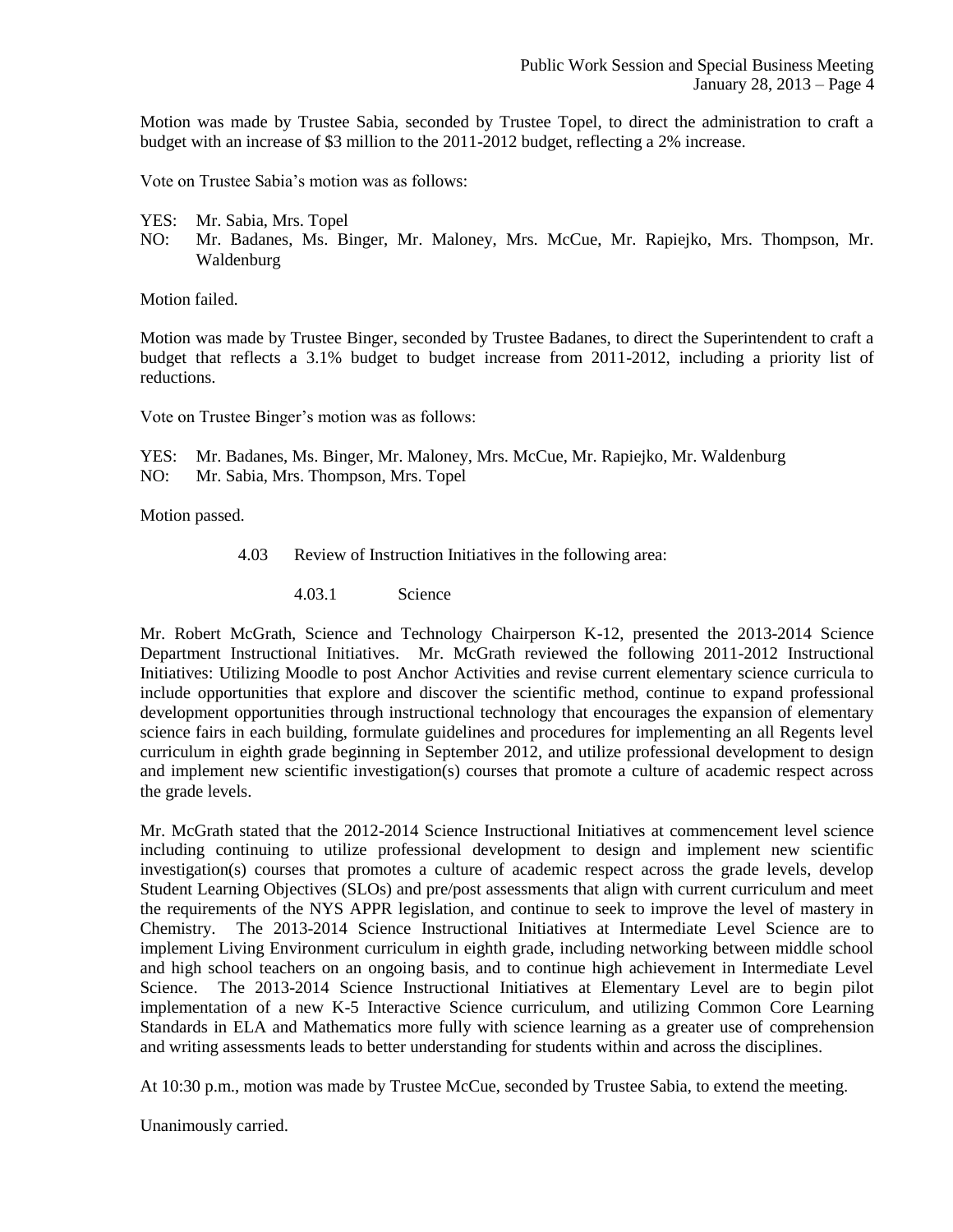Mr. McGrath reviewed the Grade Four Science Assessment Data, the Grade Eight Intermediate Level Science Assessment Data, the Regents Exam Data, the Advanced Placement Science Exam Data, and the International Baccalaureate Science Exam Data.

There was a discussion regarding differentiated instruction and activities, science assessment data, participation in science fairs, Living Environment, Advanced Placement Environmental Science, and Science course options for middle school students.

The Board thanked Mr. McGrath for his informative presentation.

- 4.04 Update on the Community Drug and Alcohol Task Force was postponed.
- 4.05 For Information: Upcoming Meetings

The President of the Board reviewed the upcoming meetings of February  $11^{th}$ , March  $4^{th}$ , March  $11^{th}$  and March  $18<sup>th</sup>$ .

## 5. COMMUNICATIONS

There were no communications to the Board

## 6. PUBLIC PARTICIPATION

Name Comment

Robert Dimond Asked if the proposed budget could include line item allocations for Parent previous years including actual amounts spent.

President Waldenburg asked if the administration could make additional information available in electronic format on the District's website and asked that the Administration let the Board know by February  $11<sup>th</sup>$  what the impact is in requesting these reports.

Carrie Pearlman Inquired if the food distribution policy was district-wide or school specific, and Parent stated that the policy is vital to the safety of the children and hoped that it would become a district-wide policy.

Dr. McDermott stated that the new food distribution is a procedure that is supposed to be consistent among the six elementary schools. Dr. McDermott noted that there has been some discussion with the elementary principals regarding food for specific celebrations in the schools, noting that the food would be provided through School Lunch. Dr. McDermott stated that there is no intention of reversing the procedure regarding birthday celebrations.

Donna Mullin Asked if the food distribution will become a Board policy. District Nurse

Vice President Thompson stated that the Policy Committee has been discussing this at its meetings and is awaiting more direction from District Counsel. Mrs. Thompson stated that the policy has to be a K-12 policy and the Board cannot write a policy that is unenforceable. Mrs. Thompson noted that the bottom line is that food distribution is not a policy, it is a procedure.

# 7. ADJOURN PUBLIC WORK SESSION AND CONVENE INTO SPECIAL BUSINESS MEETING

At 11:00 p.m., the Board adjourned the Public Work Session and convened into a Special Business Meeting.